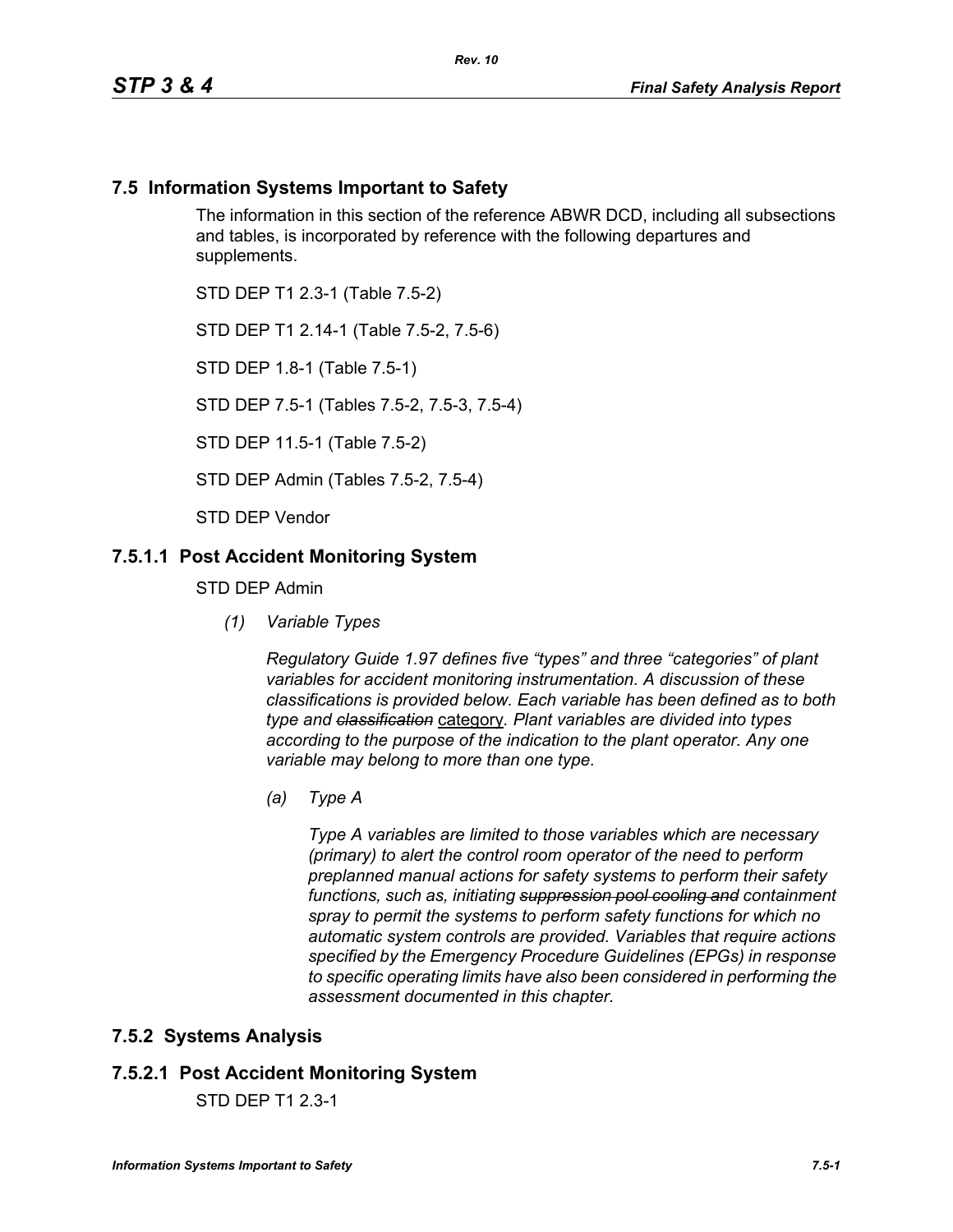STD DEP T1 2.14-1

STD DEP 7.5-1

STD DEP Admin

STD DEP Vendor

- *(1)* Type A Variables
	- *(a) Type A Variable Evaluation and Analysis*

*Chapter 15 contains discussions of numerous events, not all of which are design basis accidents. Appendix 15A is a plant Nuclear Safety Operational Analysis (NSOA) which addresses these events in the following categories:*

- *(i) Normal operations*
- *(ii) Anticipated Operational Transients (Table 5.7-4* 7.5-4*)*
- *(iii) Abnormal Operational Transients Table 5.7-5* 7.5-5*)*
- *(iv) Design Basis Accidents (Table 5.7-6* 7.5-6*)*

*(v) Special Events (Table 5.7-7* 7.5-7*)*

The offsite release rate  $(R_E)$  was also not included with the Type A *Variable List because the emergency action (emergency depressurization) specified in the radioactivity release control guidelines would, in all events, have been previously initiated in response to other variables (e.g., RPV Water Level). This conclusion is reached because the source terms required to reach release rates associated with a general emergency (the point at which the emergency action is required by the EPG) can only occur following a release of a substantial proportion of the fuel noble gas inventory. Prevention of such a release is a primary goal of the RPV control guideline. Also, the other operator action (isolate lines discharging outside the primary and secondary containment) are intended to be taken at levels low enough as to not pose a significant risk for the general public. The primary lines which communicate with the RPV are automatically isolated on high steamline radiation which satisfies the intent of the EPG action for these lines. Other lines which pass outside of the primary and secondary containment but which do not communicate directly with the RPV also receive automatic isolation signals. Thus, response to the radioactivity release control guideline is considered to be a contingency action and is not required to be Type A.*

- *(2) General Variable Assessments*
	- *(a) Drywell Pressure*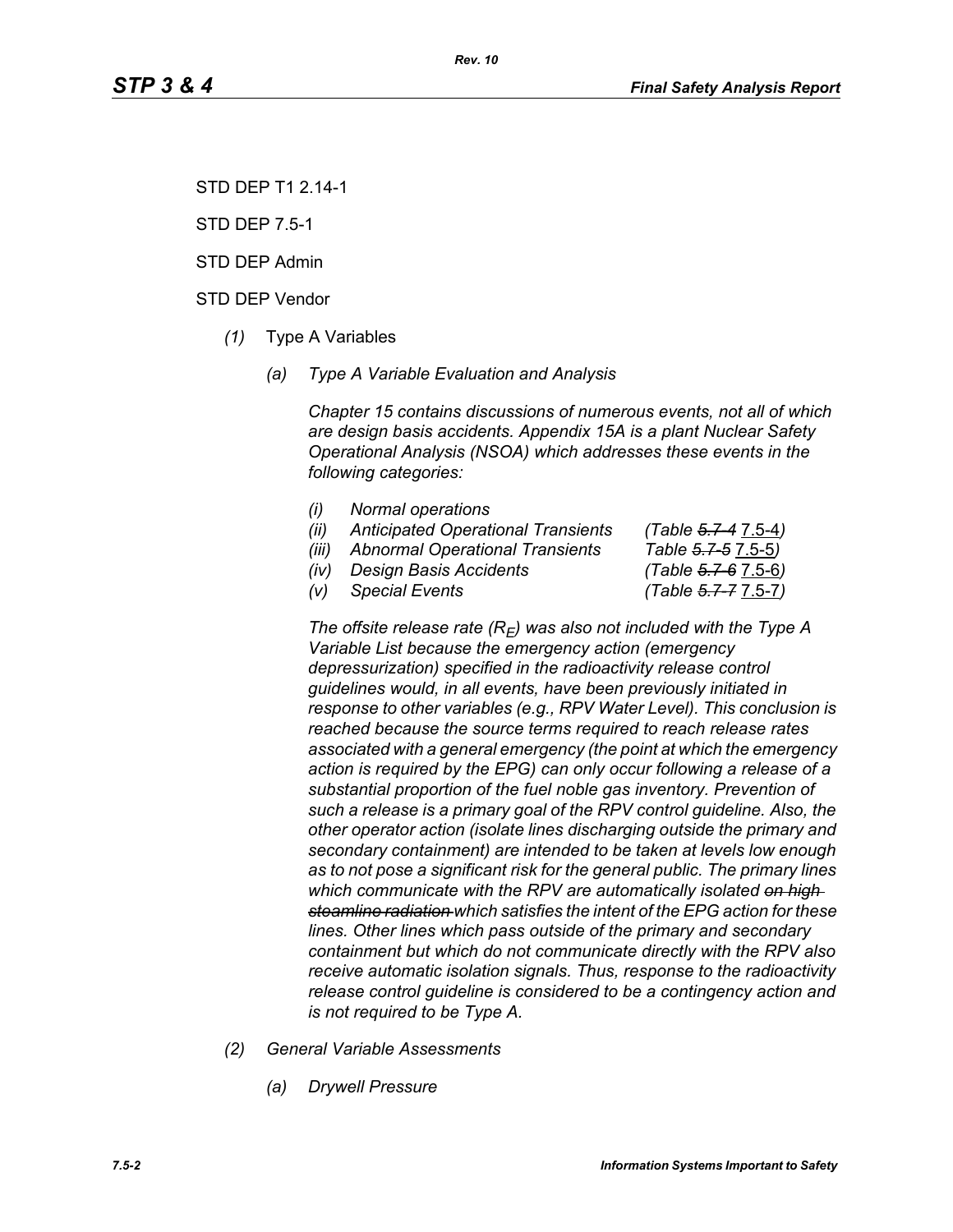*Requirements for monitoring of drywell pressure are specified for both narrow range (from about -34.32 kPaG to + 34.32 kPaG) and wide range (from 0 to 110% of design pressure). The narrow range monitoring requirement is satisfied in the existing safety-related design by the four divisions of drywell pressure instruments which provide inputs to the initiation of the reactor protection (trip) system (RPS) and the emergency core cooling systems (ECCS). The requirement for unambiguous wide range drywell pressure monitoring are satisfied with two channels of drywell pressure instrumentation integrated with two channels of wetwell pressure instrumentation. Given the existence of (1) the normal pressure suppression vent path between the drywell and wetwell and (2) the wetwell to drywell vacuum breakers, the long-term pressure within the drywell and wetwell will be approximately the same. Therefore, if the two wide range drywell pressure indications disagreed, the operator could refer to the wetwell containment pressure indications to determine which of the two drywell pressure indications is correct. In order to provide full range pressure comparisons between the drywell wide range and wetwell pressure instruments, the drywell pressure instrument range is 689.4 kPa. This value exceeds the required value of 110% of design pressure.* Drywell pressure is a Type A variable because it is used to initiate drywell spray to maintain the Reinforced Concrete Containment Vessel (RCCV) below temperature limits in LOCA.

*(d) BWR Core Temperature*

*Regulatory Guide 1.97 requires BWR core temperature (thermocouples) as a diverse indication of adequate core cooling. General Electric and the*The *BWR Owners' Group have*has *taken exception to this requirement for diverse indication based upon studies regarding the relationship between reactor water level and adequate core cooling. It is General Electric's view that no*No *instrumentation other than RPV water level indication is required to assure indication of adequate core cooling.*

*(e) Drywell Sump Level*

*An exception is made to Regulatory Guide 1.97 as written for the design category for the equipment drain sump level. Rather than Category 1, General Electric considers the Category 3 design requirements to be*are *more appropriate for the following reason: Indication of drywell floor drain sump level provides monitoring of leakage to the drywell and will be an early indication of a very small reactor coolant system leak/break for those events for which the drywell cooling system remains operable. However, it is primarily a backup variable to other indications of reactor coolant system leaks/breaks such as drywell pressure or drywell radiation level. In addition, containment water level is provided as a Type D, Category 2 variable. A lower design*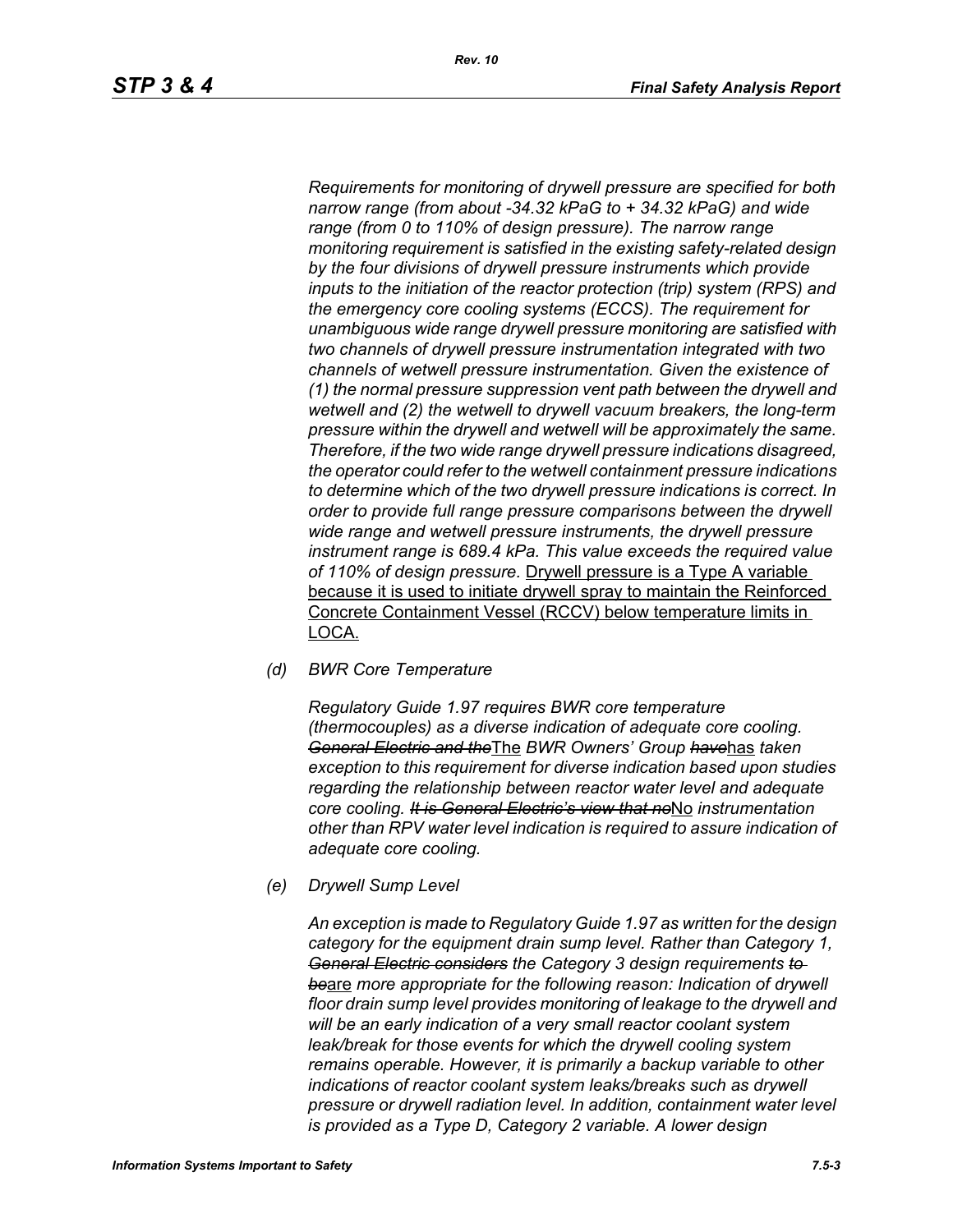*classification for drywell sump level is therefore appropriate and triplicated instrument channels are not necessary.*

*(h)* Coolant Radiation

*The indicator of coolant radiation leakage will be provided by theProcess Radiation Monitoring System (PRMS) Main Steamline (MSL) radiation monitor subsystem. This subsystem consists of four physically and electrically separated and redundant divisions. Each division has a single channel consisting of a local radiation detection assembly, control room readout and trip actuators (Figure 7.6-5, sh 1). Each channel is located such that it can monitor each mainsteam line. These four divisions of PRMS radiation instrumentation satisfy the Regulatory Guide requirement for unambiguous indication.*

A continuous post-accident monitor for this parameter is not necessary and is not included in the design. This is consistent with BTP HICB-10, Table 1.

*(i) Suppression Pool Water Temperature*

*The ABWR Suppression Pool Temperature Monitoring (SPTM) System design requirements satisfy the Regulatory Guide 1.97 requirements regarding redundancy. The SPTM System is composed of four separate and independent instrument divisions. Each division has associated with it multiple thermocouples which are spatially distributed around the suppression pool. With this configuration, the bulk average suppression pool temperature can be determined even in the event of the loss of an entire division of instrumentation, since thermocouple sensors of each division will be located in close proximity to facilitate direct comparison. Although the ABWR design initiates reactor scram and suppression pool cooling automatically on high pool temperature, suppression pool water temperature variable is considered a Type A variable since no credit is taken for automatic initiation in the safety analysis* the operator uses it for manual RPV depressurization*.*

*(k) Drywell/Wetwell Hydrogen/Oxygen Concentration*

*The Containment Atmospheric Monitoring System (CAMS) consists of two independent and redundant* nonsafety-related *drywell/containment*wetwell *oxygen and hydrogen concentration monitoring channels. Emergency response actions regarding these variables are consistently directed toward minimizing the magnitude of these parameters (i.e., there are no safety actions which must be taken to increase the hydrogen/oxygen levels if they are low).* Minimizing drywell/wetwell oxygen and hydrogen concentrations is accomplished by manual operator actions using containment venting and purging or using containment spray. *Consequently, the two channel CAMS design provides adequate PAM indication, since, in the event that the two*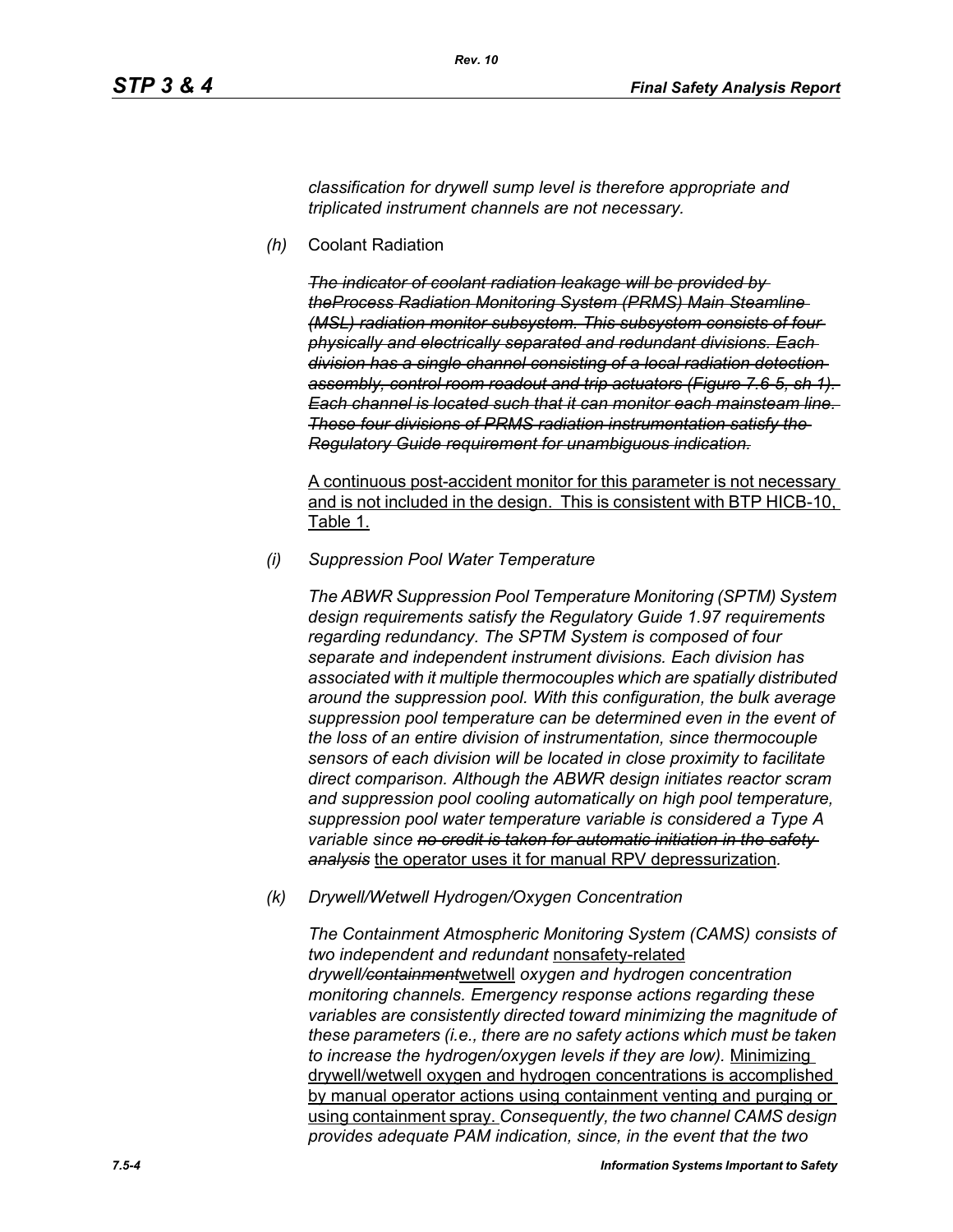*channels of information disagree, the operator can determine a correct and safe action based upon the higher of the two (in-range) indications.*

(q) Drywell Spray Flow and Wetwell Spray Flow

The ABWR design does not provide direct Drywell Spray Flow indication. Regulatory Guide 1.97 suggests this as a Type D Variable for the purpose of monitoring drywell spray operation. As allowed by BTP HICB-10, RHR flow, drywell temperature and drywell pressure indications are provided as acceptable alternatives. RHR provides water to the drywell spray headers. Following a postulated accident, presence of drywell spray flow results in drywell pressure and temperature reduction. The operator confirms drywell spray operation by observing that there is RHR flow present and that the drywell pressure and temperature is within expected limits. Operator use of these variables allows accurate and reliable measurement of the effectiveness of the drywell spray in a timely manner. In addition, the position of the spray throttling valves can be monitored and the sprays adequately controlled from the control room using these alternative variables.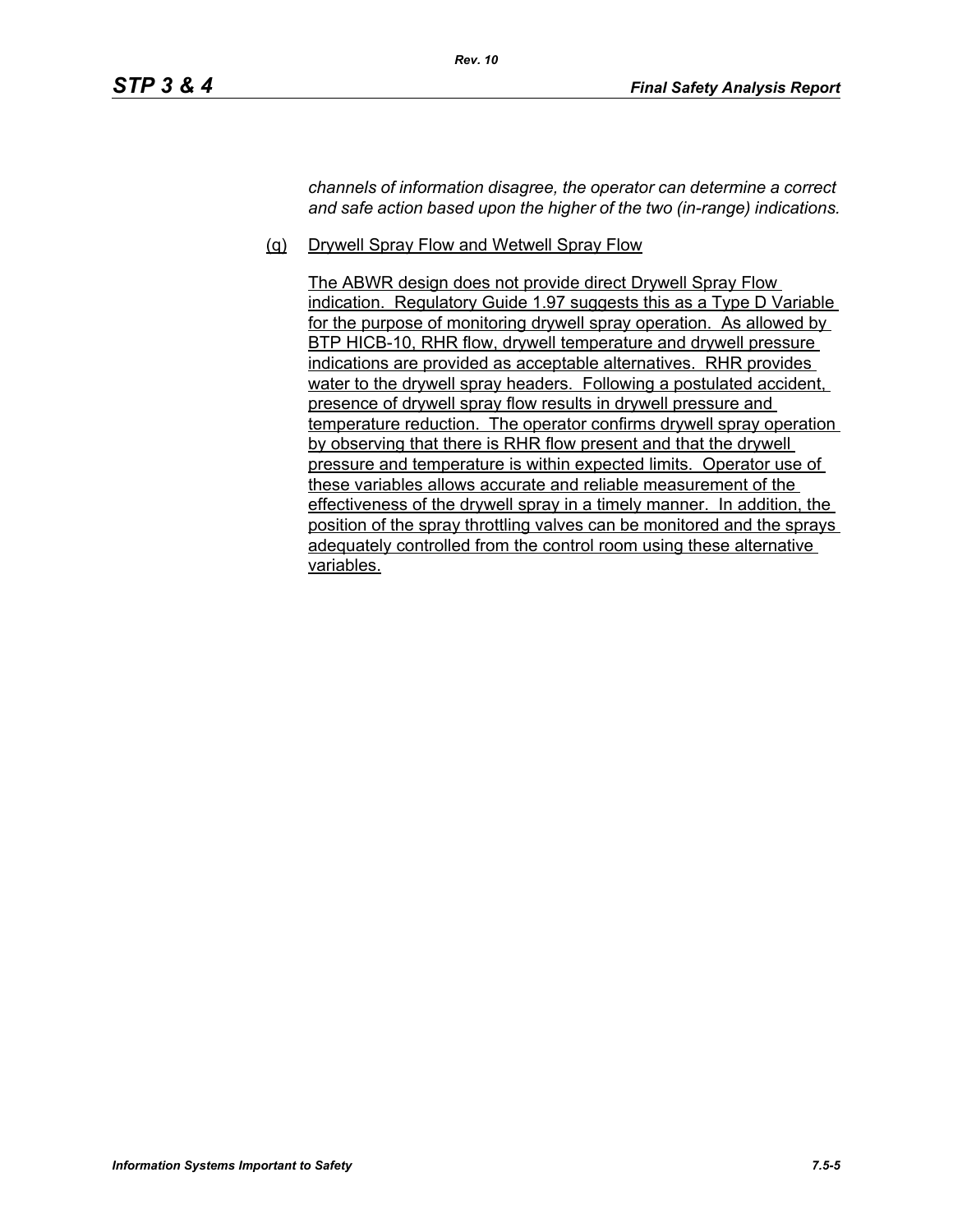| Category 1                                                                                                                                                                                                                                                                                                                                                                                                     | <b>Category 2</b>                                                                                                                                                                                                                     | Category 3 |
|----------------------------------------------------------------------------------------------------------------------------------------------------------------------------------------------------------------------------------------------------------------------------------------------------------------------------------------------------------------------------------------------------------------|---------------------------------------------------------------------------------------------------------------------------------------------------------------------------------------------------------------------------------------|------------|
| 4. Channel Availability                                                                                                                                                                                                                                                                                                                                                                                        |                                                                                                                                                                                                                                       |            |
| The instrumentation channel is available prior to<br>an accident except as <i>provided in Paragraph</i><br>4.11, "Exception," as defined in IEEE-279, 1971,<br>"Criteria for Protection noted in the Exception<br>to Paragraph 6.7, "Maintenance Bypass," in<br>IEEE-603, "Standard Criteria for Safety<br>Systems for Nuclear Power Generating Stations,"<br>or as specified in the technical specifications. | The out-of-service interval No specific provision<br>is based on normal<br>technical specification<br>requirements on out-of-<br>service for the system it<br>serves where applicable<br>or where specified by<br>other requirements. |            |

# **Table 7.5-1 Design and Qualifiction Criteria for Instrumentation**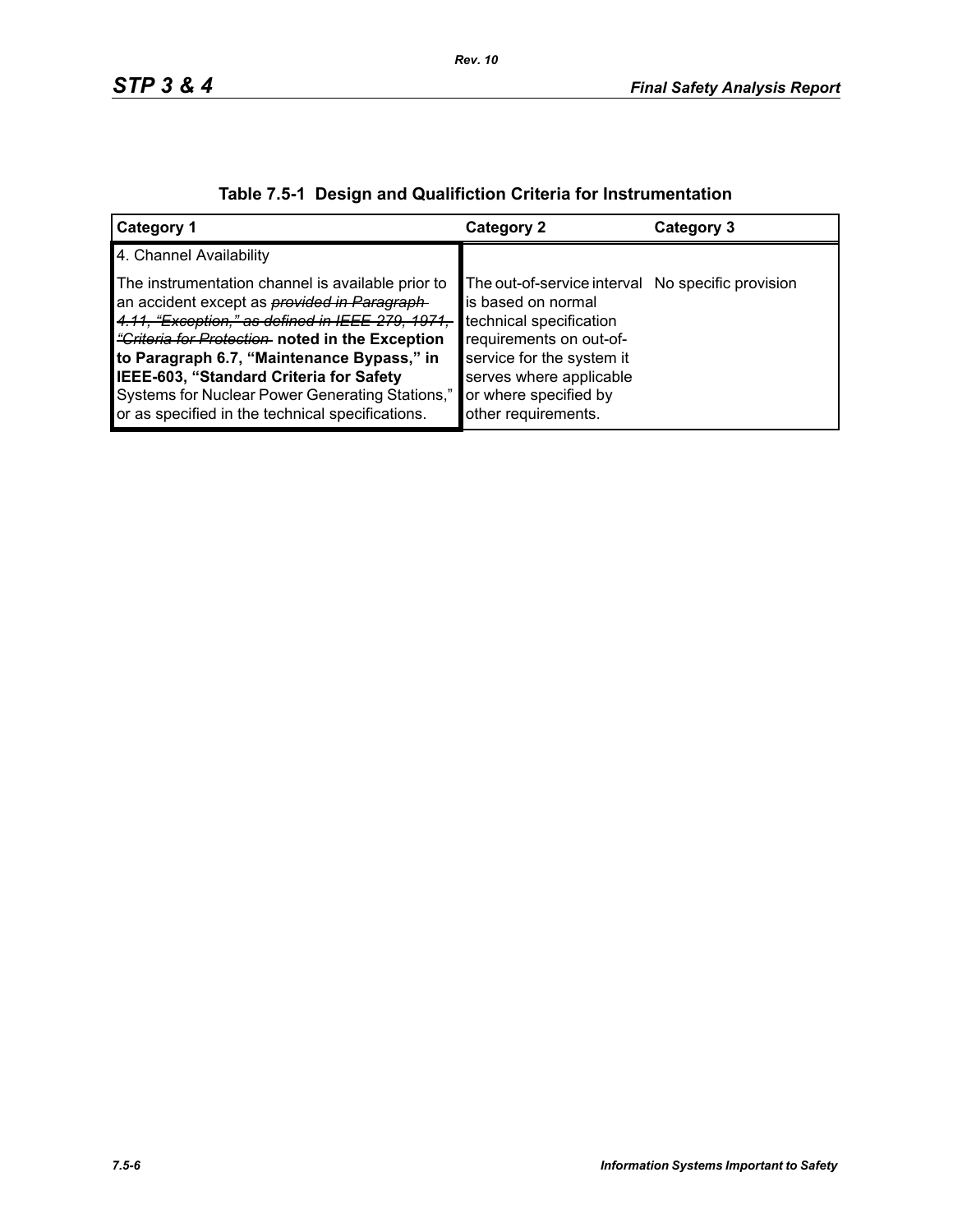|                                                                                                      | Cate-                                                                                                                      |                |                |                             |
|------------------------------------------------------------------------------------------------------|----------------------------------------------------------------------------------------------------------------------------|----------------|----------------|-----------------------------|
| Variable                                                                                             | <b>Range Required</b>                                                                                                      | <b>Type</b>    | gory           | <b>Discussion Section</b>   |
| <b>Drywell Pressure</b>                                                                              | 0.034 MPaG to 0.021<br>MPaG-0.034 MPaG to<br>+0.034 MPaG (narrow<br>range)<br>0-100 0-110% design<br>pressure (wide range) | A,B,C,D        | $\mathbf 1$    | Subsection 7.5.2.1(2)(a)    |
| <b>Containment Area</b><br>Radiation                                                                 | $10^{-2}$ Gy Sv/h to<br>$10^5$ Gy Sv/h                                                                                     | C, E           | 1              | Subsection 7.5.2.1(2)(f)    |
| <b>Coolant Radiation</b>                                                                             | 1/2 Tech Spec limit to 100<br>times Tech Spec limit                                                                        | $\epsilon$     | $\overline{1}$ | Subsection 7.5.2.1(2)(h)    |
| Drywell/Wetwell Hydrogen<br>Concentration                                                            | 0-30 Volume%                                                                                                               | $\overline{C}$ | 13             | Subsection 7.5.2.1(2)(k)    |
| Drywell/Wetwell<br><b>Oxygen Concentration</b>                                                       | 0-10 Volume%                                                                                                               | $\overline{C}$ | 12             | Subsection 7.5.2.1(2)(k)    |
| Service Area Radiation<br><b>Exposure Rate</b>                                                       | $10^{-3}$ Gy Sv/h to<br>$10^2$ Gy Sv/h                                                                                     | Ē              | 3              |                             |
| <b>Plant and Environs</b><br>Radiation/Radioactivity<br>(Portable Instruments)                       | 10-5 Gy Sv/h to 10 <sup>2</sup> Gy<br>Sv/h photons $10^{-5}$ Gy Sv/h<br>to $10^2$ Gy Sv/h, beta and<br>low energy photons  | Ē              | 3              | Portable Instruments *      |
| Meteorological Data (Wind<br>Speed, Wind Direction, and<br>Atmospheric Stability)                    | $0-360^\circ$<br>$0 - 22$ $9.8$ m/s<br>-5°C to 10°C                                                                        | E              | 3              | $\overline{\phantom{a}}$    |
| On Site Analysis Capability<br>(Primary Coolant, Sump<br>and Space Containment Air<br>Grab Sampling) | Refer to Regulatory Guide<br>1.97                                                                                          | E              | 3              | $\overline{\mathbf{r}}$     |
| Secondary Containment<br>Area Temperature                                                            |                                                                                                                            | E              | $\overline{2}$ |                             |
| <b>Secondary Containment</b><br>Area Radiation                                                       | $10^{-3}$ Gy Sv/h to<br>$10^2$ Gy Sv/h                                                                                     | E              | $\overline{2}$ |                             |
| <b>Suppression Chamber</b><br><b>Spray (Wetwell) Flow</b>                                            | 0-110% Design Flow                                                                                                         | D              | $\overline{2}$ | <b>Subsection 7.3.1.1.4</b> |

## **Table 7.5-2 ABWR PAM Variable List**

*Rev. 10*

\* *Out of ABWR Standard Plant Scope*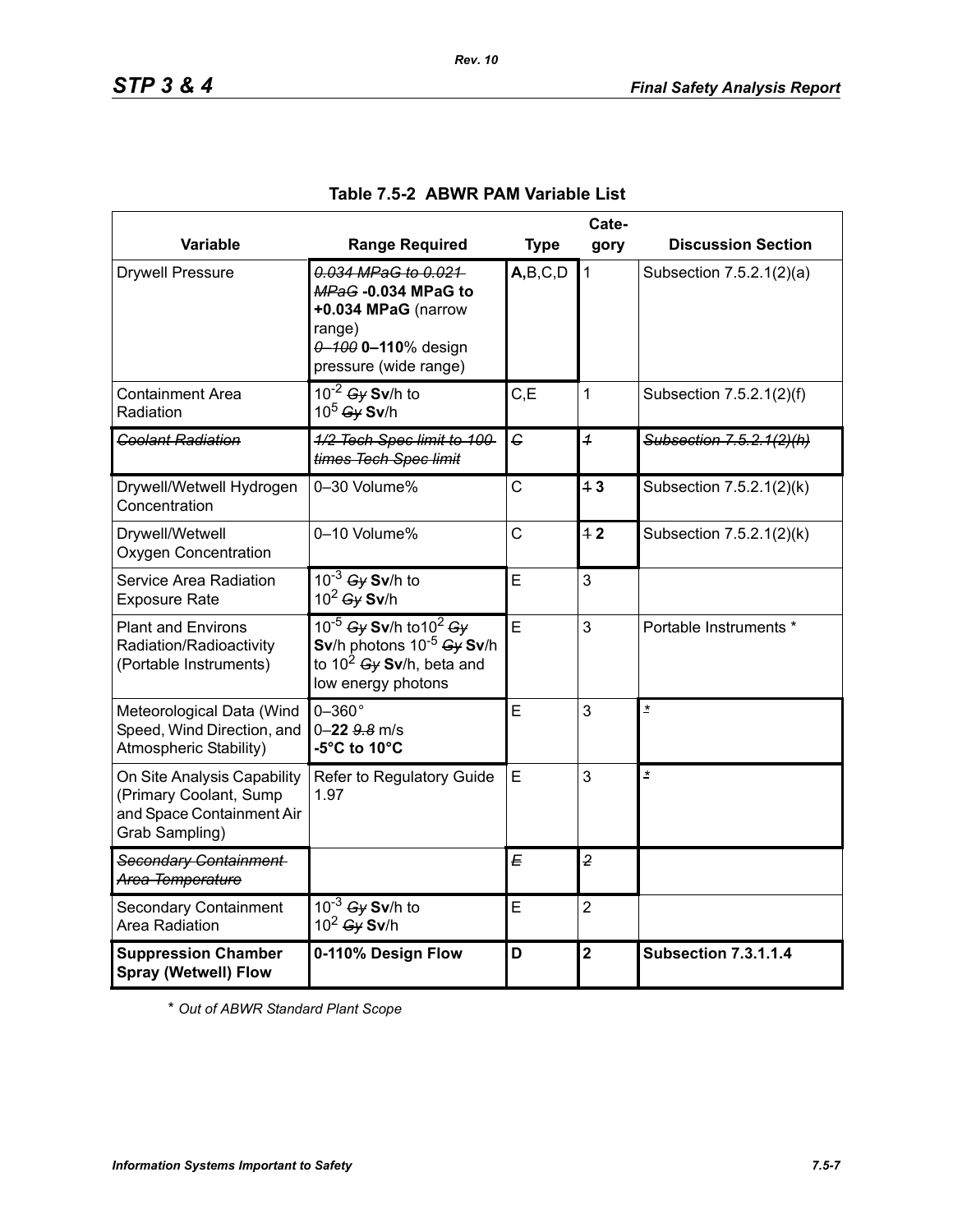### **Table 7.5-3 ABWR Type A Variables**

*Rev. 10*

Suppression Pool Water Temperature

*Wetwell***Drywell** Pressure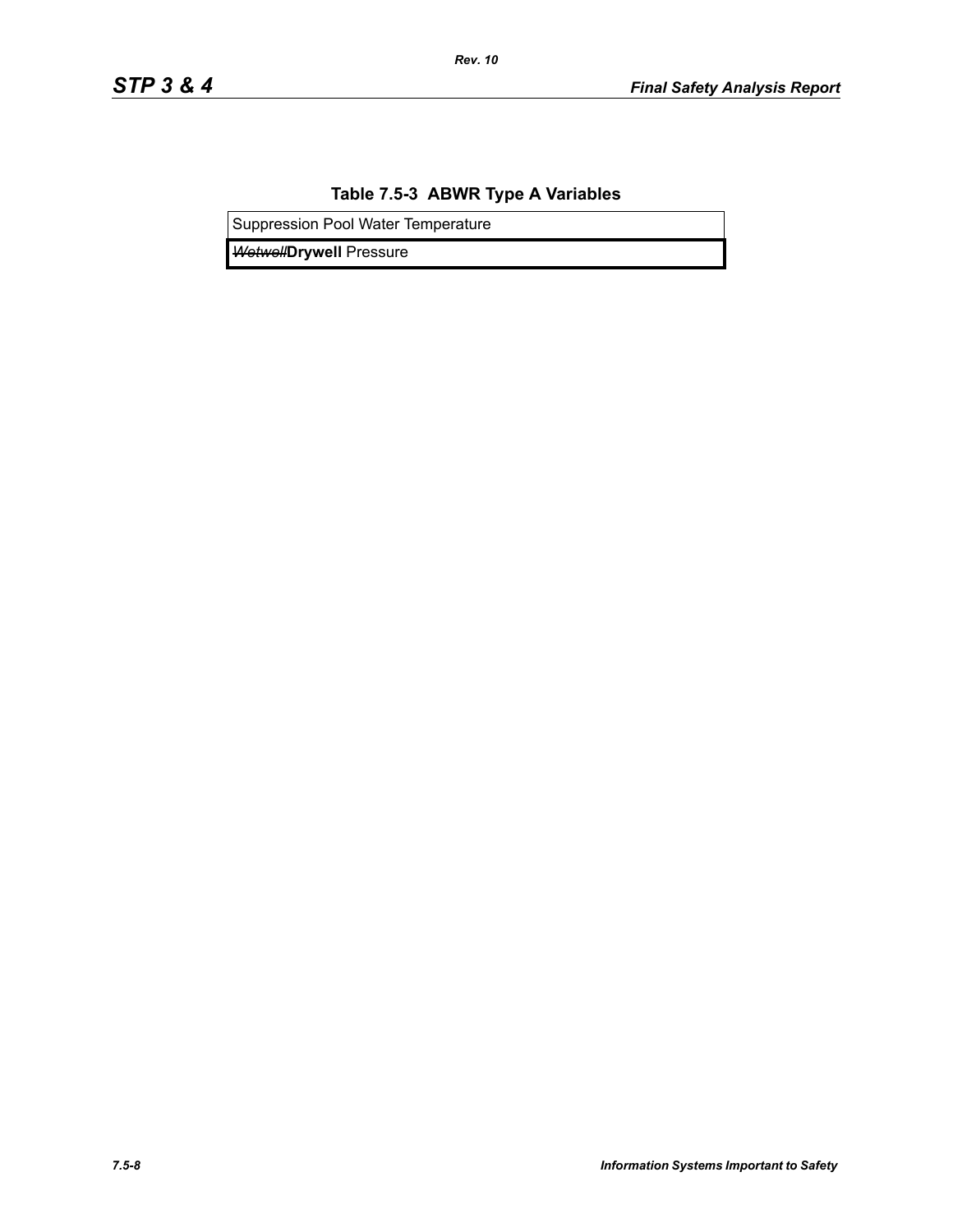| <b>Event Description</b>                                          | <b>NSOA Event</b><br>Figure No. | <b>Tier 2 Section No.</b> | <b>Manual Action</b><br><b>Variables</b>              |
|-------------------------------------------------------------------|---------------------------------|---------------------------|-------------------------------------------------------|
| Manual or Inadvertent SCRAM                                       | $15A.6 - 7$<br>15A-12           | 15A.6.3.3 Event 7         | PRPV, LRPV                                            |
| Loss of Plant Instrument Service Air Systems                      | 15A.6-8<br>15A-13               | 15A.6.3.3 Event 8         | T <sub>SP</sub> , P <sub>RPV</sub> , L <sub>RPV</sub> |
| Recirculation Flow Control Failure-One RIP<br>Runout              | 15A.6-9<br>15A-14               | 15.4.5                    | PRPV, LRPV                                            |
| Recirculation Flow Control Failure-One RIP<br>Runback             | 15A.6-10<br>15A-15              | 15.3.2                    | PRPV, LRPV                                            |
| Three RIPs Trip                                                   | 15A.6-11<br>15A-16              | 15.3.1                    | PRPV, LRPV                                            |
| All MSIV Closure                                                  | $15A.6 - 12$<br>15A-17          | 15.2.4                    | T <sub>SP</sub> , P <sub>RPV</sub> , L <sub>RPV</sub> |
| One MSIV Closure                                                  | 15A.6-13<br>15A-18              | 15.2.4                    | T <sub>SP</sub> , P <sub>RPV</sub> , L <sub>RPV</sub> |
| Loss of All Feedwater Flow                                        | 15A.6-14<br>15A-19              | 15.2.7                    | PRPV, LRPV                                            |
| Loss of a Feedwater Heater                                        | 15A.6-15<br>15A-20              | 15.1.1                    | $\phi$ , PRPV, LRPV                                   |
| Feedwater Controller Failure-Runout of One<br>Feedwater Pump      | 45A.6-16<br>15A-21              | 15.1.2                    | PRPV, LRPV                                            |
| Pressure Regulator Failure-Opening of One<br><b>Bypass Valve</b>  | 15A.6-17<br>15A-22              | 15.1.3                    | PRPV, LRPV                                            |
| Pressure Regulator Failure-Opening of One<br><b>Control Valve</b> | 15A.6-18<br>15A-23              | 15.2.1                    | PRPV, LRPV                                            |
| Main Turbine Trip with Bypass System Operational                  | 15A.6-19<br>15A-24              | 15.2.3                    | $T_{SP}$ , $P_{RPV}$ ,<br>$L_{RPV}$                   |
| Loss of Main Condenser Vacuum                                     | <del>15А.6-20</del><br>15A-25   | 15.2.5                    | PRPV, LRPV                                            |
| Generator Load Rejection with Bypass System<br>Operational        | 15A.6-21<br>15A-26              | 15.2.2                    | T <sub>SP</sub> , P <sub>RPV</sub> , L <sub>RPV</sub> |
| Loss of Unit Auxiliary Transformer                                | 15A.6-22<br>15A-27              | 15.2.6                    | T <sub>SP</sub> , P <sub>RPV</sub> , L <sub>RPV</sub> |

|  | <b>Table 7.5-4 Anticipated Operational Transients</b> |  |  |
|--|-------------------------------------------------------|--|--|
|--|-------------------------------------------------------|--|--|

*Rev. 10*

\* See Table 7.5-9 for Definition of symbols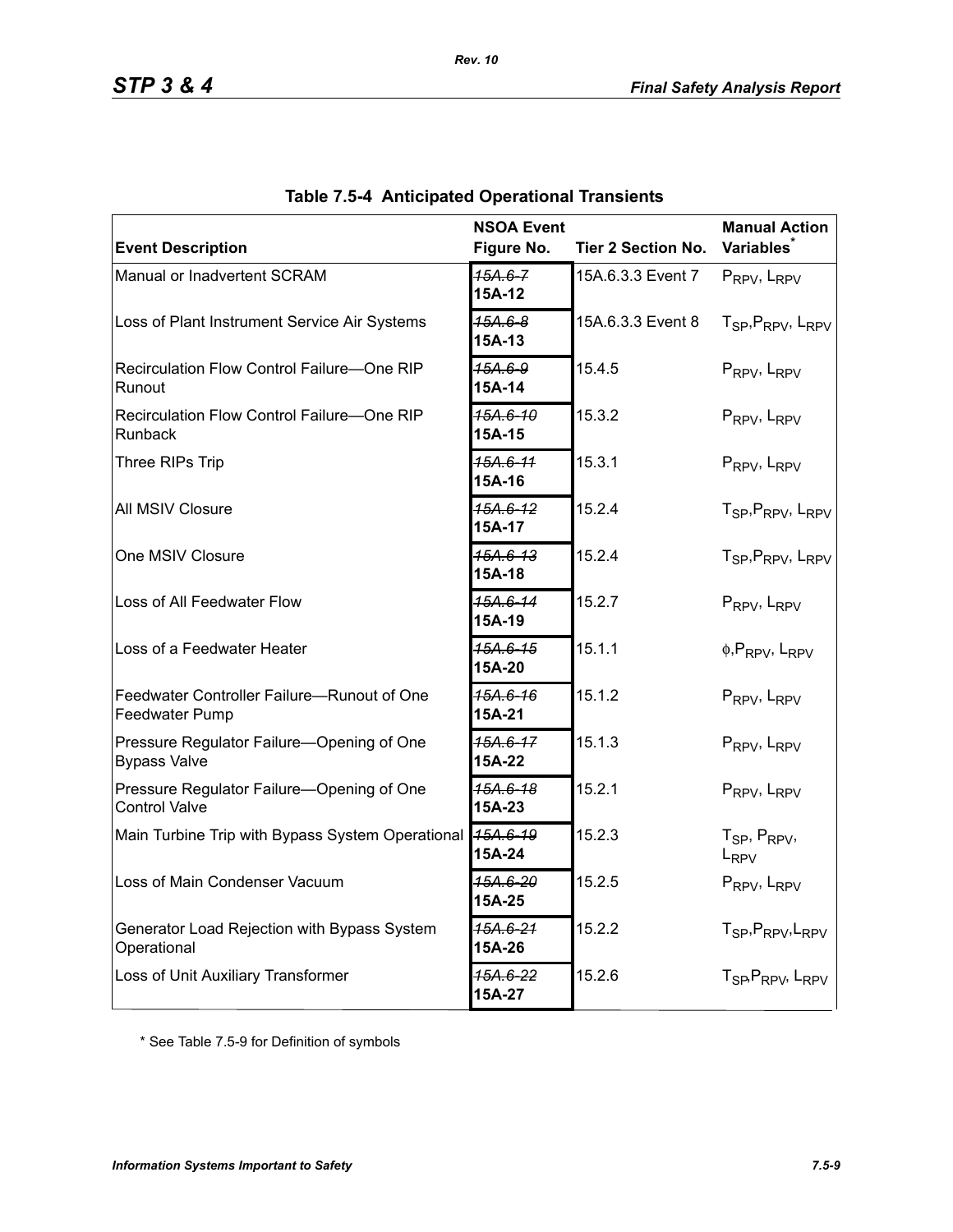| <b>Event Description</b>                                                        | <b>NSOA Event</b><br>Figure No. | Tier 2 Section No. | <b>Manual Action</b><br><b>Variables</b>                                                                       |
|---------------------------------------------------------------------------------|---------------------------------|--------------------|----------------------------------------------------------------------------------------------------------------|
| Inadvertent Startup of HPCF Pump                                                | 15A.6-23<br>15A-28              | 15.5.1             | $\phi$                                                                                                         |
| Main Turbine Trip with One Bypass Valve<br><b>Failure</b>                       | 15А.6-26<br>15A-31              | 15.2.3             | $P_{RPV}$ , $L_{RPV}$                                                                                          |
| Generator Load Rejection with One Bypass<br><b>Valve Failure</b>                | 15A.6-27<br>15A.32              | 15.2.2             | $P_{RPV}$ , $L_{RPV}$                                                                                          |
| Abnormal Startup of the Idle Reactor Internal<br>Pump                           | 15A-45                          | 15.4.4             | PRPV, LRPV                                                                                                     |
| <b>Recirculation Flow Control Failure - All RIPs</b><br>Runout                  | 15A-46                          | 15.4.5             | $\phi$ , L <sub>RPV</sub>                                                                                      |
| <b>Recirculation Flow Control Failure - All RIPs</b><br>Runback                 | 15A-47                          | 15.3.2             | L <sub>RPV</sub>                                                                                               |
| Feedwater Controller Failure Maximum Demand 15A-51                              |                                 | 15.1.2             | P <sub>RPV</sub> , L <sub>RPV</sub>                                                                            |
| Pressure Regulator Failure - Opening of All<br><b>Bypass and Control Valves</b> | 15A-52                          | 15.1.3             | PRPV <sub>b</sub> L <sub>RPV</sub>                                                                             |
| <b>Main Turbine Trip with Bypass Failure</b>                                    | 15A-55                          | 15.2.3             |                                                                                                                |
| <b>Generator Load Rejection with Bypass Failure</b>                             | 15A-56                          | 15.2.2             | T <sub>SP</sub> , P <sub>RPV</sub> , L <sub>RPV</sub><br>T <sub>SP</sub> , P <sub>RPV</sub> , L <sub>RPV</sub> |

*Rev. 10*

\* See Table 7.5-9 for Definition of symbols